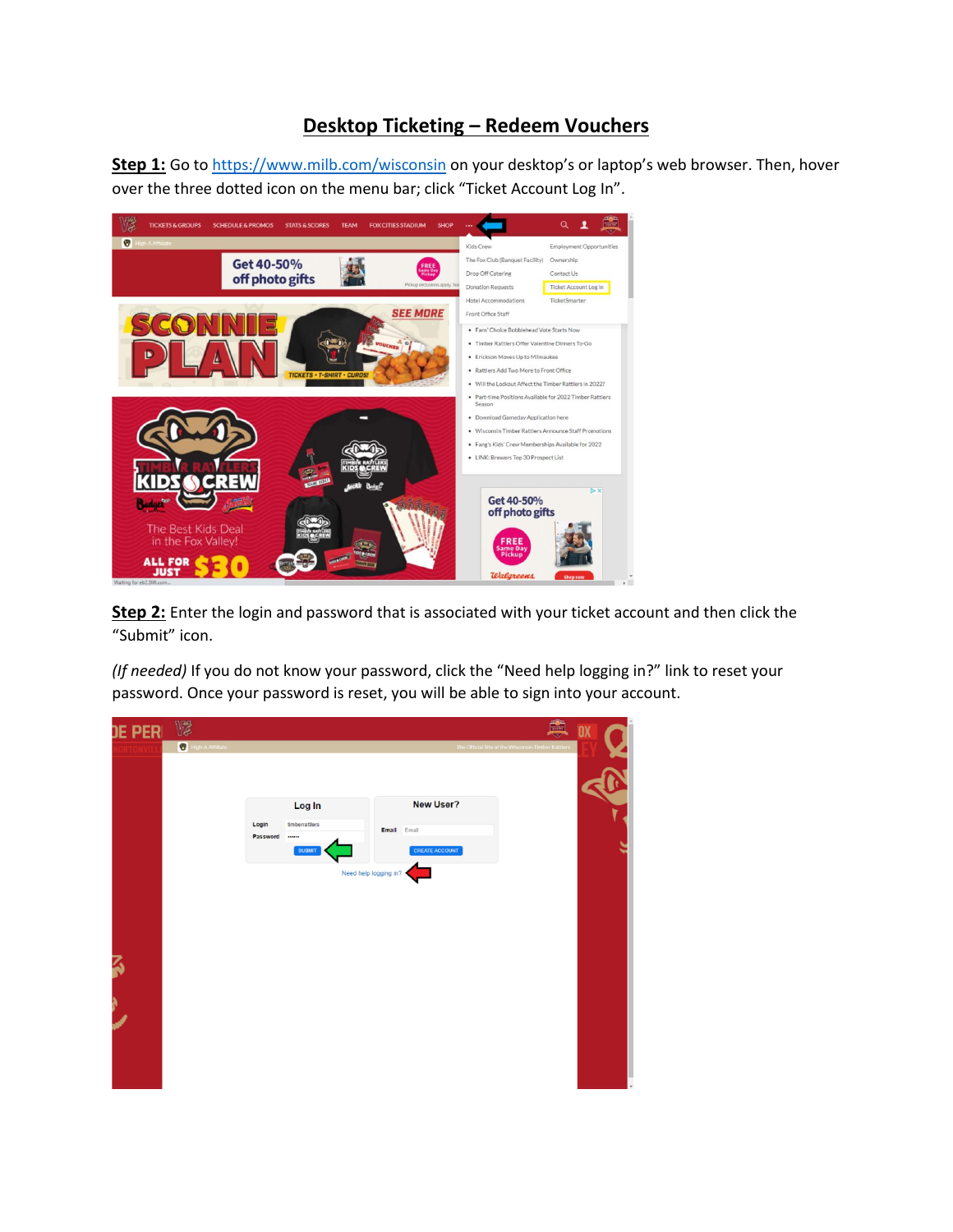## **Step 3:** Click the "Web Portal" icon.



**Step 4:** Click the "Buy Individual Tickets" icon under the "Tickets" heading. Then, find the game that you wish to attend and click the "Buy Tickets" icon next to your desired game.

| <b>JE PER</b><br>$\equiv$                                                    |                                                                                                                                | <b>Wisconsin Timber Rattlers</b><br>2022 Official Ticketing System          | 'OX |
|------------------------------------------------------------------------------|--------------------------------------------------------------------------------------------------------------------------------|-----------------------------------------------------------------------------|-----|
|                                                                              |                                                                                                                                | Welcome to the Web Portal.<br>Logout                                        |     |
|                                                                              | <b>Tickets</b><br><b>Email Tickets</b><br>My E-Tickets<br>My Mobile Tickets<br>View My Orders<br><b>Buy Individual Tickets</b> | <b>Season Tickets</b><br><b>Buy Season</b><br><b>Renew Season</b>           |     |
|                                                                              | <b>Basic Info</b><br>Update<br>Password<br>Name:<br>Login:<br>Edit<br>Customer ID                                              | Credit/Debit Card<br>Remove<br>Card<br>Edit                                 |     |
| 3                                                                            | <b>Address</b><br>No addresses have been listed<br>Edit                                                                        | <b>Email Address</b><br>Unsubscribe<br>Edit                                 |     |
| À                                                                            | <b>Phone Numbers</b><br>Home:<br>Cet.<br>Edit                                                                                  | <b>Social Networks</b><br>Facebook: --<br>Twitter:<br>Edit<br>Linked In: -- |     |
| https://tr1.glitnirticketing.com/trticket/web/ev list.php?refresh=1643149640 |                                                                                                                                |                                                                             |     |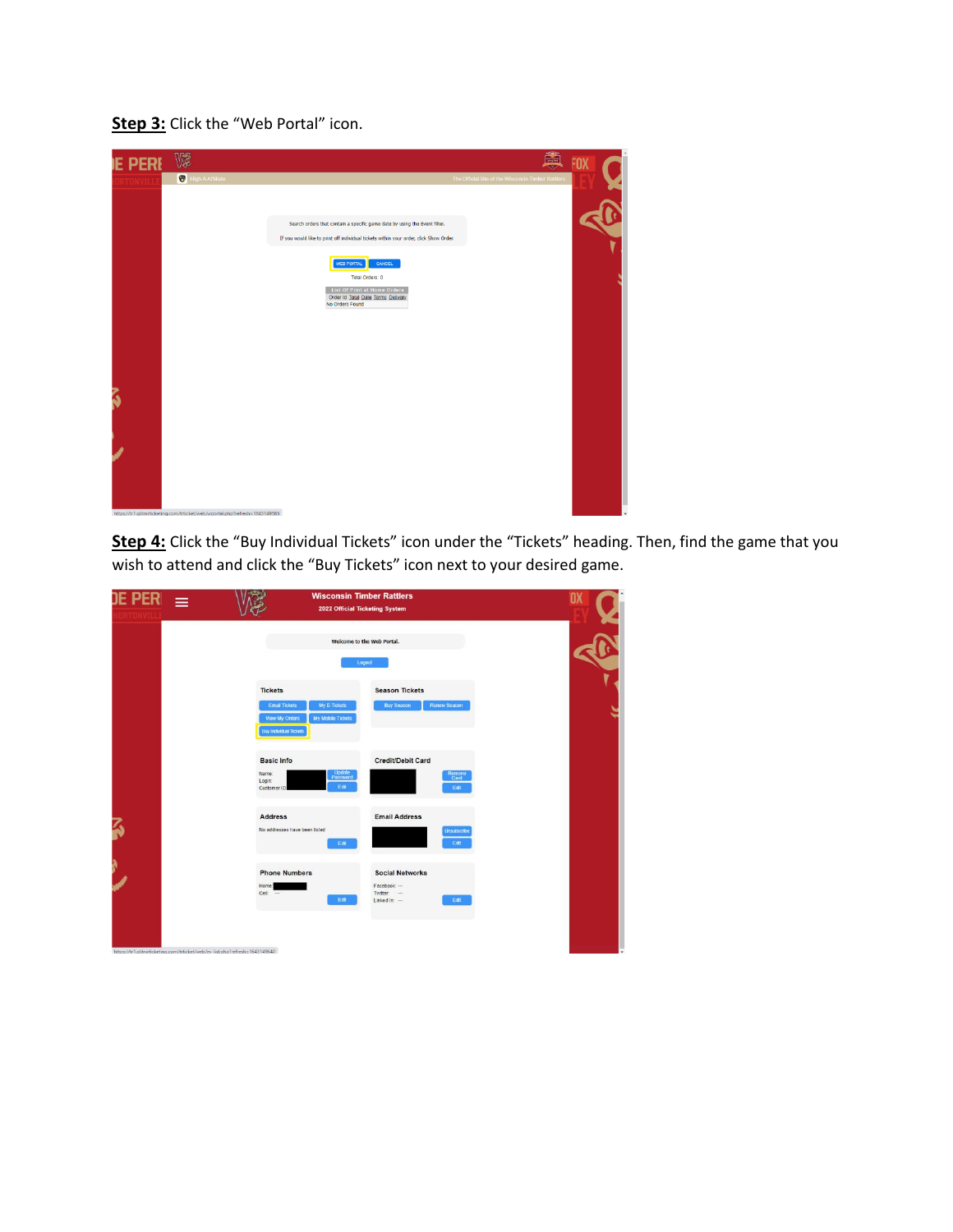**Step 5:** Once the game is selected, choose what section and the specific seats you would like to sit in. (IMPORTANT: It will not allow you to confirm your order if you leave a single seat open with the selection of your desired seats). After you have selected your seats, click the "Continue" icon.

| <b>JE PERI</b>         | V                                                                                  |                                                    |                                                                                                                                     |                                                                                                     |                              |                                  | 鹽                                                  | OX        |  |
|------------------------|------------------------------------------------------------------------------------|----------------------------------------------------|-------------------------------------------------------------------------------------------------------------------------------------|-----------------------------------------------------------------------------------------------------|------------------------------|----------------------------------|----------------------------------------------------|-----------|--|
|                        | <b>D</b> High-A Affiliate                                                          |                                                    |                                                                                                                                     |                                                                                                     |                              |                                  |                                                    |           |  |
|                        |                                                                                    |                                                    |                                                                                                                                     |                                                                                                     |                              |                                  |                                                    |           |  |
|                        |                                                                                    |                                                    | ó<br>ö<br>٠                                                                                                                         | o                                                                                                   | $\blacksquare \equiv \Omega$ |                                  |                                                    |           |  |
|                        |                                                                                    | Event                                              | Ticketh<br>Chestians.<br>Payment                                                                                                    | Complain                                                                                            |                              |                                  |                                                    |           |  |
|                        |                                                                                    |                                                    |                                                                                                                                     | For wheelchair seating please call the Box Office<br>at (920) 733-4152 or click here to send email. |                              |                                  |                                                    |           |  |
|                        |                                                                                    |                                                    |                                                                                                                                     |                                                                                                     |                              |                                  |                                                    |           |  |
|                        |                                                                                    | <b>JUN</b><br>02<br>THU                            | Udder Tuggers Night<br> - Butteroup<br>Doccienent<br>presented by Sure<br>2022 Regular Season<br>6:40 PM<br>Dry Basement<br>Systems |                                                                                                     |                              | BUY TICKETS                      |                                                    |           |  |
|                        |                                                                                    | M.H.<br>03<br>FRI                                  | <b>Udder Tuggers Night 2022 Rogular Season</b><br>6:40 PM                                                                           |                                                                                                     |                              | BUY TICKETS                      |                                                    |           |  |
|                        |                                                                                    | JUN.<br>04<br>SAT                                  | Udder Tuggers Night 2022 Regular Season<br>6:40 PM                                                                                  |                                                                                                     |                              | BUY TICKETS                      |                                                    |           |  |
|                        |                                                                                    | <b>JUN</b><br>05<br>SUN                            | Udder Tuggers Finale<br>2022 Regular Season<br>- Souvenir T<br>Oliveaway<br>1:10 PM                                                 |                                                                                                     |                              | BUY TIGKETS                      |                                                    |           |  |
|                        |                                                                                    | JUN <sup>1</sup><br>12<br>SUN                      | Donald Driver Donald Driver Charity Softball Game<br>Charity Softball Game<br>$\frac{2022}{1.10}$ PM                                |                                                                                                     |                              | <b>BUY TICKETS</b>               |                                                    |           |  |
| à                      |                                                                                    |                                                    |                                                                                                                                     |                                                                                                     |                              |                                  |                                                    |           |  |
|                        |                                                                                    |                                                    |                                                                                                                                     |                                                                                                     |                              |                                  |                                                    |           |  |
|                        |                                                                                    |                                                    |                                                                                                                                     |                                                                                                     |                              |                                  |                                                    |           |  |
|                        |                                                                                    |                                                    |                                                                                                                                     |                                                                                                     |                              |                                  |                                                    |           |  |
|                        |                                                                                    |                                                    |                                                                                                                                     |                                                                                                     |                              |                                  |                                                    |           |  |
|                        |                                                                                    |                                                    |                                                                                                                                     |                                                                                                     |                              |                                  |                                                    |           |  |
|                        | https://tr1.glitnirticketing.com/trticket/web/stadiumg.php?event_id=65&status_id=2 |                                                    |                                                                                                                                     |                                                                                                     |                              |                                  | $\blacksquare$                                     |           |  |
| <b>JE PER</b>          | W                                                                                  |                                                    |                                                                                                                                     |                                                                                                     |                              |                                  |                                                    | <b>OX</b> |  |
|                        | <b>D</b> High A Affiliate                                                          |                                                    |                                                                                                                                     |                                                                                                     |                              |                                  |                                                    |           |  |
|                        |                                                                                    |                                                    |                                                                                                                                     |                                                                                                     |                              |                                  | The Official Site of the Wisconsin Timber Rattlers |           |  |
|                        |                                                                                    |                                                    |                                                                                                                                     |                                                                                                     |                              |                                  |                                                    |           |  |
|                        |                                                                                    |                                                    | ۰<br>÷                                                                                                                              | ۰                                                                                                   | $\blacksquare \equiv \Omega$ |                                  |                                                    |           |  |
|                        |                                                                                    | Event                                              | Payroent<br>Tickets<br>Confirm                                                                                                      | Complete                                                                                            |                              |                                  |                                                    |           |  |
|                        |                                                                                    |                                                    | Enter 360 Interactive View                                                                                                          |                                                                                                     |                              |                                  |                                                    |           |  |
|                        |                                                                                    |                                                    |                                                                                                                                     |                                                                                                     |                              |                                  |                                                    |           |  |
|                        | Date                                                                               |                                                    |                                                                                                                                     | Details                                                                                             |                              |                                  |                                                    |           |  |
|                        | JUN<br>05                                                                          |                                                    | Udder Tuggers Finale -<br>$6/5 - 27$<br>Souvenir 7 Giveaway                                                                         |                                                                                                     |                              |                                  |                                                    |           |  |
|                        | SUN                                                                                |                                                    | 1:10 PM                                                                                                                             |                                                                                                     |                              |                                  |                                                    |           |  |
|                        |                                                                                    |                                                    |                                                                                                                                     |                                                                                                     |                              | Available<br>Saction             | Count                                              |           |  |
|                        |                                                                                    |                                                    |                                                                                                                                     |                                                                                                     |                              | All-You-Can-Eat                  | $20+$                                              |           |  |
|                        |                                                                                    |                                                    |                                                                                                                                     |                                                                                                     |                              | 1st Base Patio<br>3rd Base Patio | $20 +$<br>$20+$                                    |           |  |
|                        |                                                                                    |                                                    |                                                                                                                                     |                                                                                                     |                              | Club Seating                     | 20                                                 |           |  |
|                        |                                                                                    |                                                    |                                                                                                                                     |                                                                                                     |                              | 100 Box<br>101 Box               | $20+$<br>$20 +$                                    |           |  |
|                        |                                                                                    |                                                    |                                                                                                                                     |                                                                                                     |                              | 102 Box                          | $20 +$                                             |           |  |
|                        |                                                                                    |                                                    |                                                                                                                                     |                                                                                                     |                              | 103 Box                          | $20 +$                                             |           |  |
|                        |                                                                                    |                                                    |                                                                                                                                     |                                                                                                     |                              | 104 Box                          | $20 +$<br>$20 +$                                   |           |  |
|                        |                                                                                    |                                                    |                                                                                                                                     |                                                                                                     |                              | <b>105 Box</b><br>106 Box        | $20+$                                              |           |  |
|                        |                                                                                    |                                                    |                                                                                                                                     |                                                                                                     |                              | 107 Box                          | $20+$                                              |           |  |
| ŝ                      |                                                                                    |                                                    |                                                                                                                                     |                                                                                                     |                              | 108 Box                          | $20 +$                                             |           |  |
|                        |                                                                                    |                                                    |                                                                                                                                     |                                                                                                     |                              | 109 Box                          | $20 +$                                             |           |  |
|                        |                                                                                    |                                                    |                                                                                                                                     |                                                                                                     |                              | 110 Box<br><b>111 Box</b>        | $20+$<br>$20 +$                                    |           |  |
|                        |                                                                                    |                                                    |                                                                                                                                     |                                                                                                     |                              | 112 Box                          | $20 +$                                             |           |  |
|                        | <b>EXISTANS</b>                                                                    |                                                    |                                                                                                                                     |                                                                                                     |                              | <b>113 Box</b>                   | $20 +$                                             |           |  |
|                        |                                                                                    | RESERVED BLEACHERS                                 | $\frac{1}{2}$                                                                                                                       |                                                                                                     |                              | <b>115 Box</b>                   | $20 +$                                             |           |  |
|                        | PATIO TABLES                                                                       |                                                    |                                                                                                                                     |                                                                                                     |                              | 100 Reserved<br>101 Reserved     | $20 +$<br>$20 +$                                   |           |  |
| https://tr1.glitnirtic | eting.com/trtick                                                                   | ALL-YOU-CAN-EAT<br>C GRASS SEATING<br>gro.php?sect | 107 107 108 102 11<br>$d_{12}$ 26                                                                                                   | Section 108 BOX<br>Seats Available: 20+                                                             |                              | 102 Reserved<br>103 Reserved     | $20+$<br>$20 +$                                    |           |  |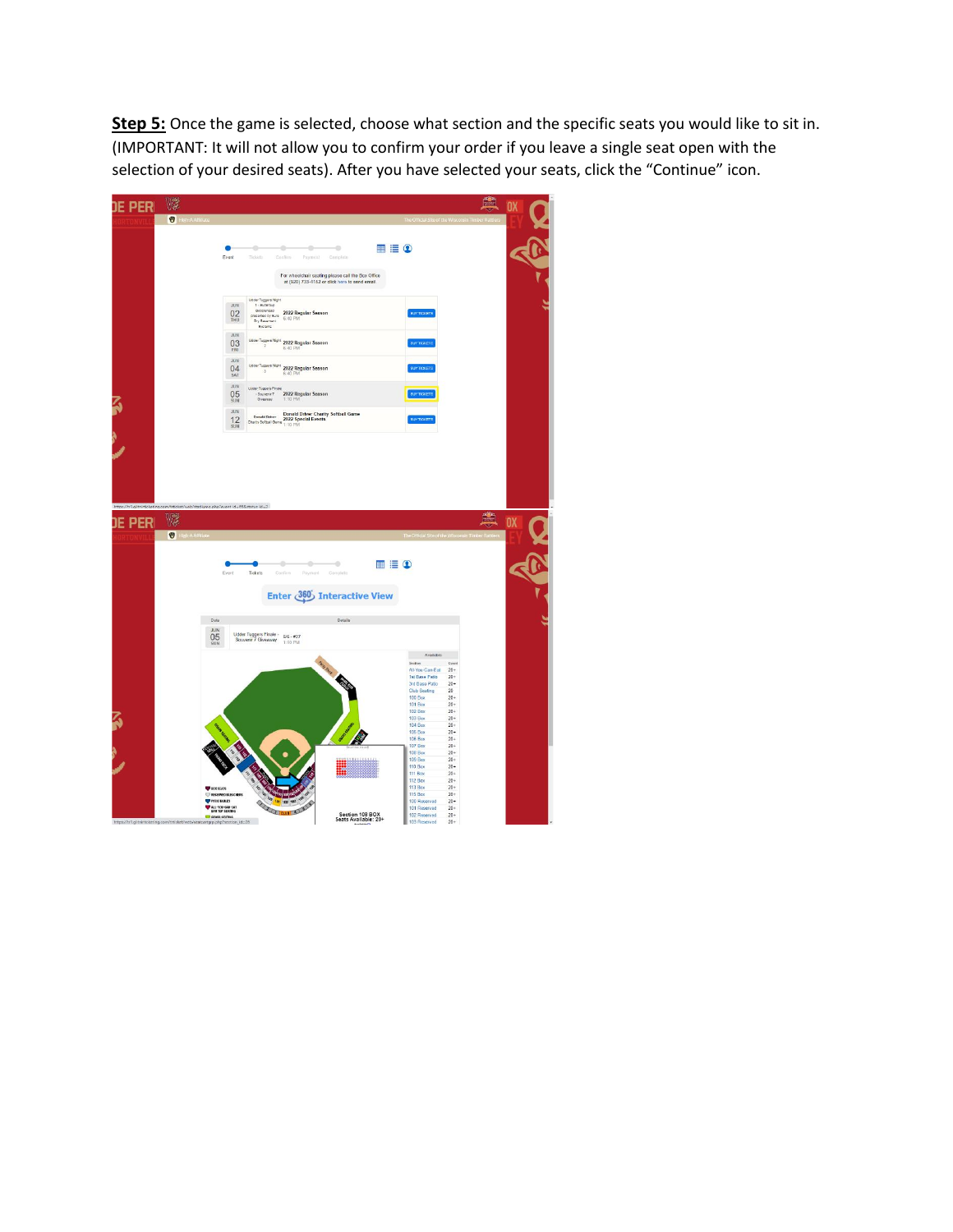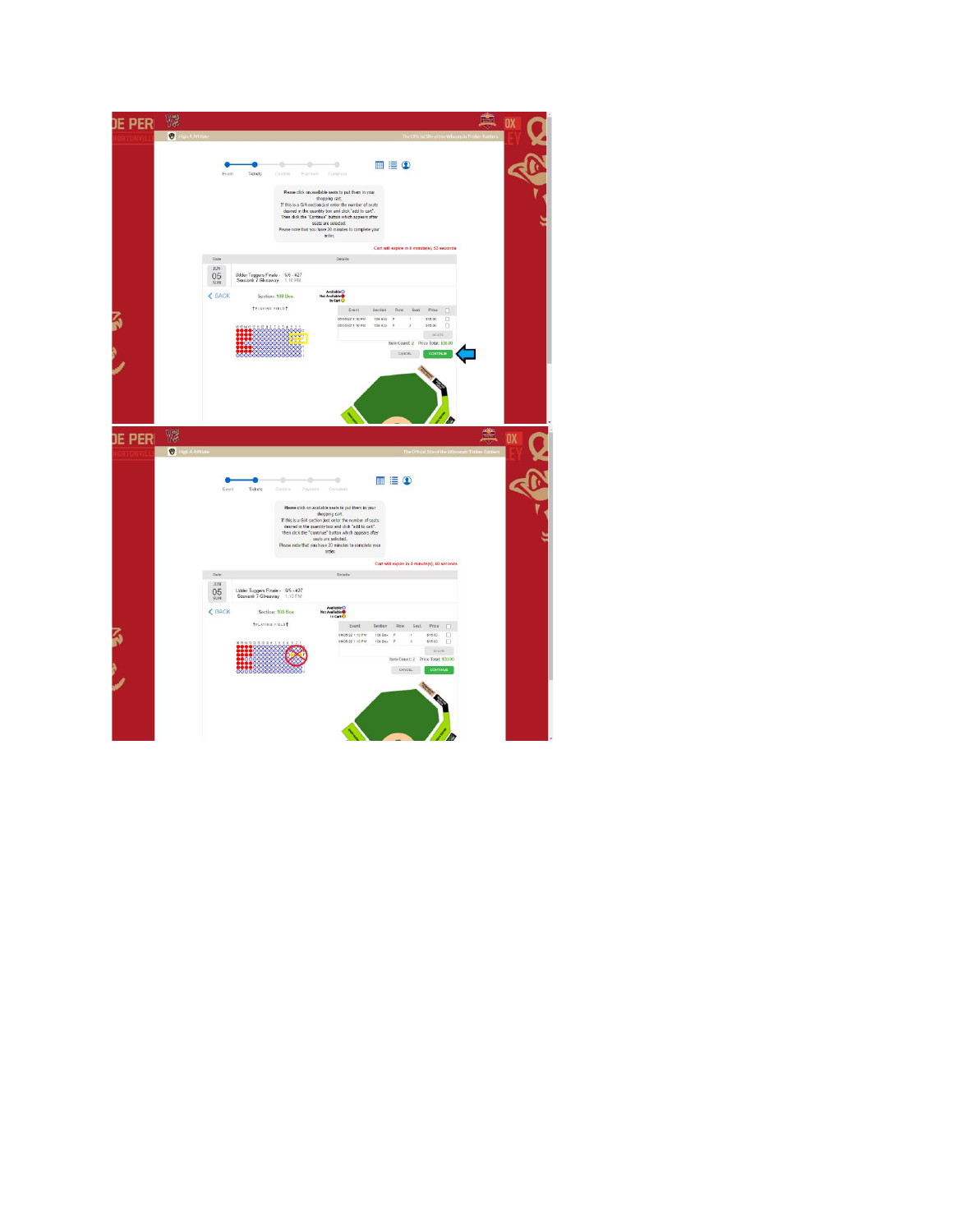**Step 6:** Go to the "Promotion Code" box to enter the voucher code listed on your ticket voucher. Once you have entered the code, click the "Apply Promotions" icon. Enter any other voucher codes to apply to your purchase. If you are purchasing multiple tickets and have multiple vouchers, be sure to enter and apply the codes one at a time. (IMPORTANT: Only one voucher can be used per ticket you are purchasing. You **CAN'T** apply multiple vouchers to one ticket). After you have selected your seats and entered your voucher code(s), click the "Continue" icon.